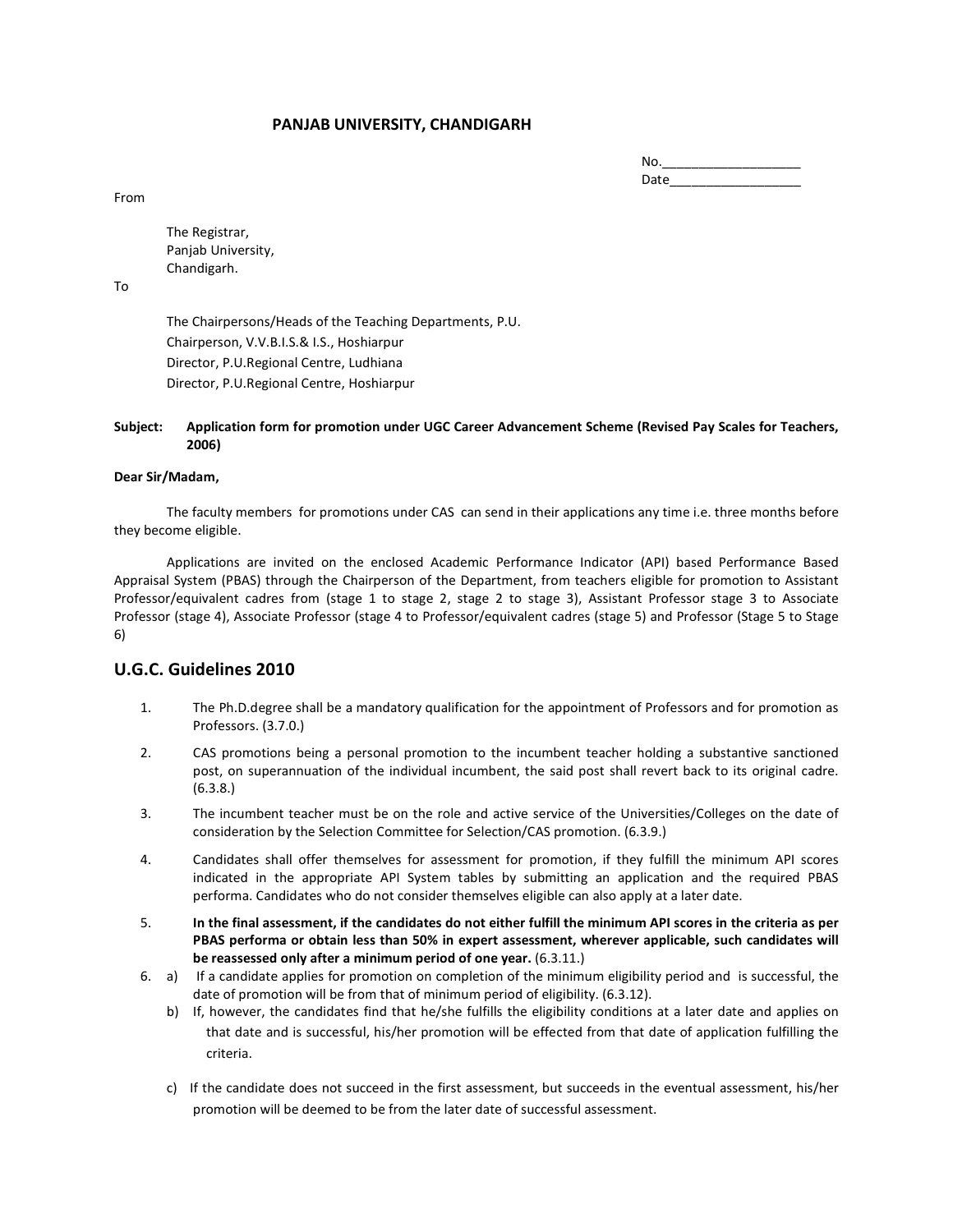#### Counting of Past Services for Direct Recruitment and Promotion under Career Advancement Scheme:

Previous regular service, whether national or international, as Assistant Professor, Associate Professor or Professor or equivalent in a University, College, National Laboratories or other scientific/professional Organizations such as the CSIR, ICAR, DRDO, UGC, ICSSR, ICMR, DBT, etc. should be counted for direct recruitment and promotion under CAS of a teacher as Assistant Professor, Associate Professor, Professor or any other nomenclature these posts are described as per Appendix III – Table No. II provided that:

- a) The essential qualifications of the post held were not lower than the qualifications prescribed by the UGC for Assistant Professor, Associate Professor and Professor as the case may be.
- b) The post is/was in an equivalent grade or of the pre-revised scale of pay as the post of Assistant Professor (Lecturer) Associate Professor (Reader) and Professor.
- c) The candidate for direct recruitment has applied through proper channel only.
- d) The concerned Assistant Professor, Associate Professor and Professor should possess the same minimum qualifications as prescribed by the UGC for appointment to the post of Assistant Professor, Associate Professor and Professor, as the case may be.
- e) The post was filled in accordance with the prescribed selection procedure as laid down in the Regulations of University/State Government/Central Government/Concerned Institution, for such appointments.
- f) The previous appointment was not as guest lecture for any duration, or an ad-hoc or in a leave vacancy of less than one year duration. Ad-hoc or temporary service of more than one year duration can be counted provided that:
	- i) the period of service was of more than one year duration;
	- ii) the incumbent was appointed on the recommendation of duly constituted Selection Committee; and
	- iii) the incumbent was selected to the permanent post in continuation to the ad-hoc or temporary service, without any break.
- g) No distinction should be made with reference to the nature of management of the institution where previous service was rendered (private/local body/Government), was considered for counting past service under this clause.

The teachers eligible for promotion under the Career Advancement Scheme should submit ten copies of Application Form (Annexure 2) alongwith Academic Performance Indicator (API) based Performance Based Appraisal System (PBAS) (Annexure -3) duly filled in all respect and other relevant documents in support of their claim by the stipulated date.

Yours faithfully,

Deputy Registrar (Estt.)

Enclosures:

Annexure 1: Guidelines for CAS Promotions Annexure 2: Application Performa for CAS Annexure 3 : API on PBAS for CAS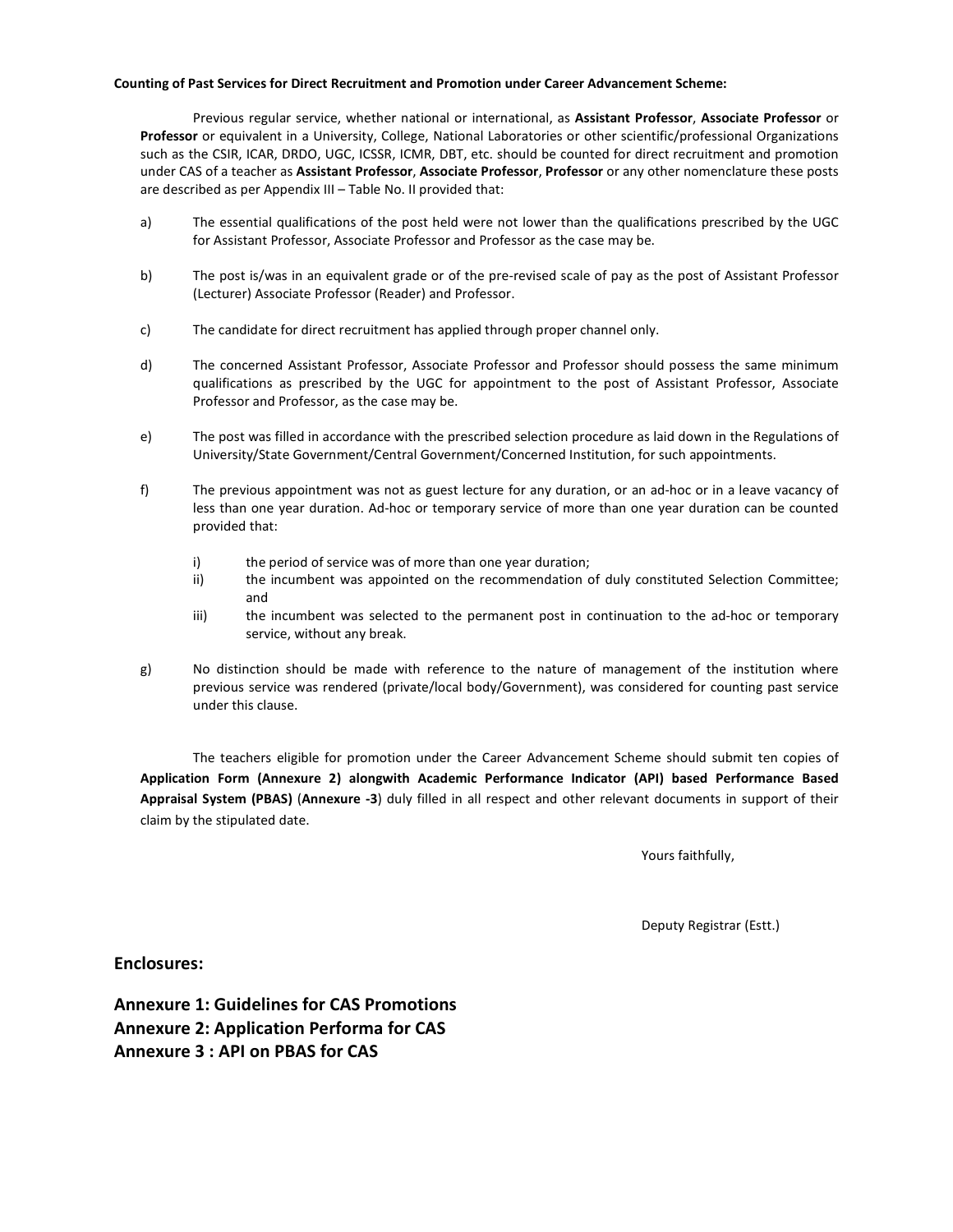**Minimum Academic Performance and Service Requirements for Promotion of Teachers in Universities and Colleges:** 

| Sr.<br>No. | Promotion of<br><b>Teacher</b><br>through CAS                                        | <b>Service Requirement</b>                                                                                                                                                                                                                                                                                                                            | <b>Minimum Academic Performance Requirements</b><br>and Screening/ Selection Criteria                                                                                                                                                                                                                                                                                                                                                                                                                                                                                                                                                                                                                                                                                                                                                                           |
|------------|--------------------------------------------------------------------------------------|-------------------------------------------------------------------------------------------------------------------------------------------------------------------------------------------------------------------------------------------------------------------------------------------------------------------------------------------------------|-----------------------------------------------------------------------------------------------------------------------------------------------------------------------------------------------------------------------------------------------------------------------------------------------------------------------------------------------------------------------------------------------------------------------------------------------------------------------------------------------------------------------------------------------------------------------------------------------------------------------------------------------------------------------------------------------------------------------------------------------------------------------------------------------------------------------------------------------------------------|
| 1.         | Assistant<br>Professor/equi<br>valent cadres<br>from Stage 1<br>to State 2           | Assistant<br>Professor<br>in<br>Stage 1 and completed<br>four years of service with<br>Ph.D or five years of<br>who<br>are<br>with<br>service<br>M.Phil, / PG Degree in<br>Professional Courses such<br>as LL.M, M.Tech. M.V.Sc.,<br>M.D. or six years of service<br>who are without Ph.D./<br>M.Phil /PG Degree<br>in<br><b>Professional Courses</b> | i) Minimum API scores using PBAS scoring Performa<br>developed by the concerned university as per the<br>norms provided in Table II (A) / (II (B) of Appendix III.<br>ii) One Orientation and one Refresher/Research<br>Methodology Course of 2/3 weeks duration.<br>iii)<br>Screening<br>cum Verification<br>for<br>process<br>recommending promotion.                                                                                                                                                                                                                                                                                                                                                                                                                                                                                                         |
| 2.         | Assistant<br>Professor/equi<br>valent cadres<br>from Stage 2<br>to State 3           | Assistant Professor with<br>completed service of five<br>years in Stage 2                                                                                                                                                                                                                                                                             | i) Minimum API scores using PBAS scoring Performa<br>developed by the concerned university as per the<br>norms provided in Table II(A)/(II(B) of Appendix III.<br>ii) One course/programme from among the categories<br>of refresher courses,<br>methodology<br>workshops,<br>Training, Teaching-Learning-Evaluation Technology<br>Programes and Faculty Development Programmes of<br>2/3 week duration.<br>cum Verification<br>iii)<br>Screening<br>for<br>process<br>recommending promotion.                                                                                                                                                                                                                                                                                                                                                                  |
| 3.         | Assistant<br>Professor<br>(Stage<br>- 3<br>to<br>Associate<br>Professor<br>(Stage 4) | Assistant Professors with<br>three years of completed<br>service in Stage 3                                                                                                                                                                                                                                                                           | i) Minimum API scores using PBAS scoring Performa<br>developed by the concerned university as per the<br>norms provided in Table II(A)/(II(B) of Appendix III.<br>ii) At least three publications in the entire period as<br>Assistant Professor (twelve years). However, in the<br>case of College teachers, an exemption of one<br>publication will be given to M.Phil. holders and an<br>exemption of two publications will be given to<br>Ph.D.holders.<br>iii) One Course/programme from among the categories<br>of methodology workshops, Training, Teaching-<br>Learning-Evaluation Technology Programmes, Soft<br>development Programmes<br>and<br>skills<br>Faculty<br>Development Programmes of minimum one week<br>duration.<br>iv) A Selection Committee process as stipulated in this<br>regulation and in Tables II(A) and II(B) of Appendix III. |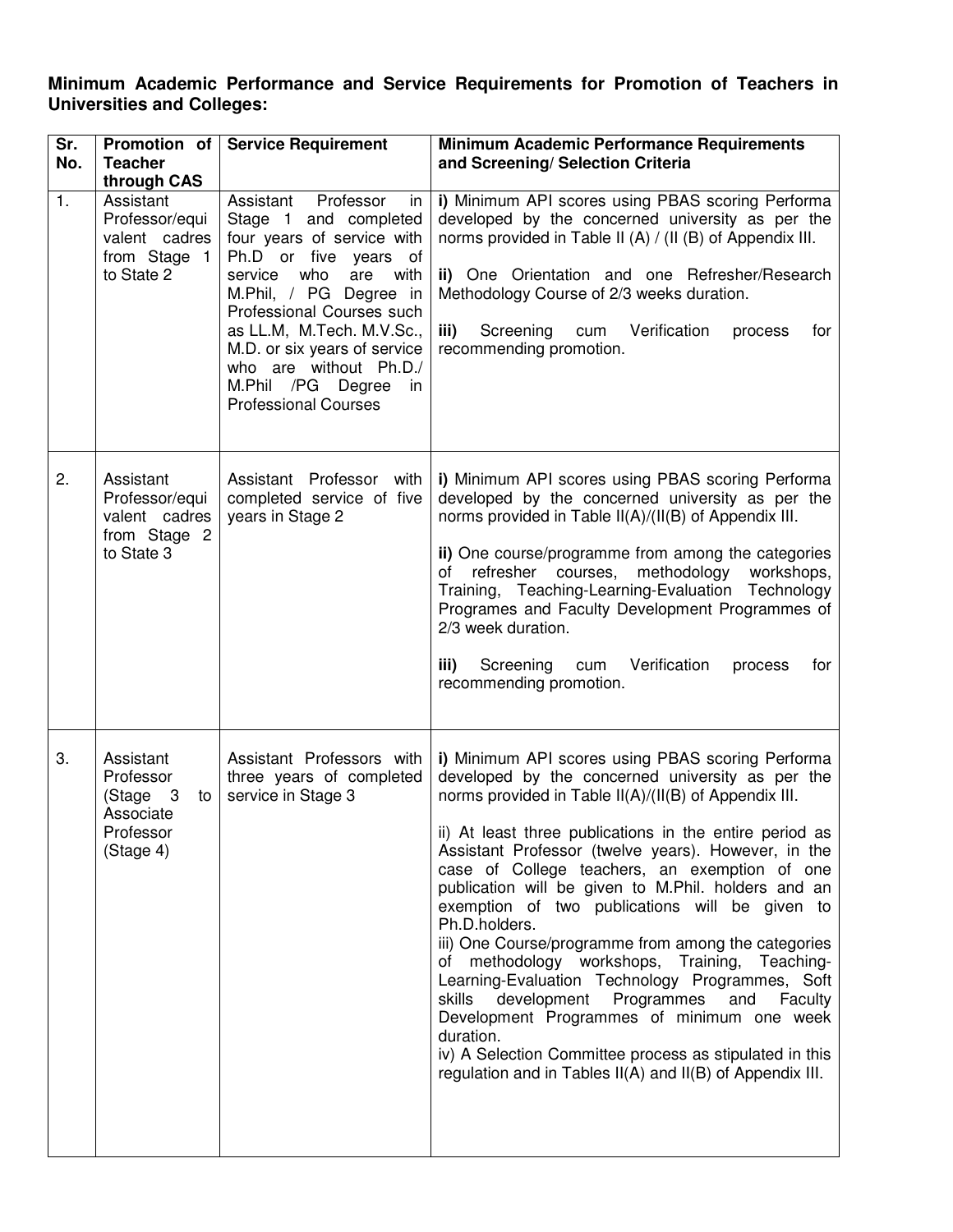| 4. | Associate<br>Professor<br>4)<br>(Stage<br>Professor/equi<br>valent cadres<br>$(\text{stage } 5)$ | Associate Professor with<br>three years of completed<br>service in Stage 4 | i) Minimum yearly/cumulative API scores using PBAS<br>scoring Performa developed by the concerned<br>university as per the norms provided in Table<br>$II(A)/(II(B))$ of Appendix III. Teachers may combine two<br>assessment periods (in stages 2 and 3) to achieve<br>minimum API Scores, if required.<br>ii) A minimum of 5 publications since the period that<br>the teacher is placed in Stage 3.<br>iv) A selection committee process as stipulated in this<br>regulation and in Table II (A) and II(B) of Appendix III.                                                                     |
|----|--------------------------------------------------------------------------------------------------|----------------------------------------------------------------------------|----------------------------------------------------------------------------------------------------------------------------------------------------------------------------------------------------------------------------------------------------------------------------------------------------------------------------------------------------------------------------------------------------------------------------------------------------------------------------------------------------------------------------------------------------------------------------------------------------|
| 5. | Professor<br>(Stage 5<br>to<br>Professor<br>(Stage 6)                                            | Professor with ten years of<br>completed<br>service<br>(universities only) | Minimum yearly/cumulative API scores for the<br>i)<br>assessment period as per the norms provided in Table<br>II(A) of Appendix III.<br>ii) Additional credentials are to be evidenced by: (a)<br>post-doctoral research outputs of high standard;<br>(b) awards / honours / recognitions / patents and<br>IPR on product and processes developed<br>technology transfer achieved; and<br>c) Additional research degrees like D.Sc., D.Litt.,<br>LL.B., etc.<br>iii) A review process by an Expert Committee as<br>stipulated in this regulation and in Tables II(a) and II<br>(b) of Appendix III |

### Note- I: CAS Promotions up-to 30.12.2008

Any candidate, who became eligible for promotion under CAS up to 30<sup>th</sup> December 2008, the promotion, will be governed by UGC Regulation 2000.

## Note- II: CAS Promotion from 31<sup>st</sup> December 2008 to 30<sup>th</sup> June 2010

Any candidate, who became eligible for promotion under CAS on or after  $31<sup>st</sup>$  December 2008, the promotion, will be governed by UGC Regulation 2010.

### Note-III

As per UGC Regulation 2010, only cumulative points in category III are required in this period and points for category I & II will be applicable from academic session 2010-11. So, during this transitory period, the following guidelines will be applicable for promotion at various levels.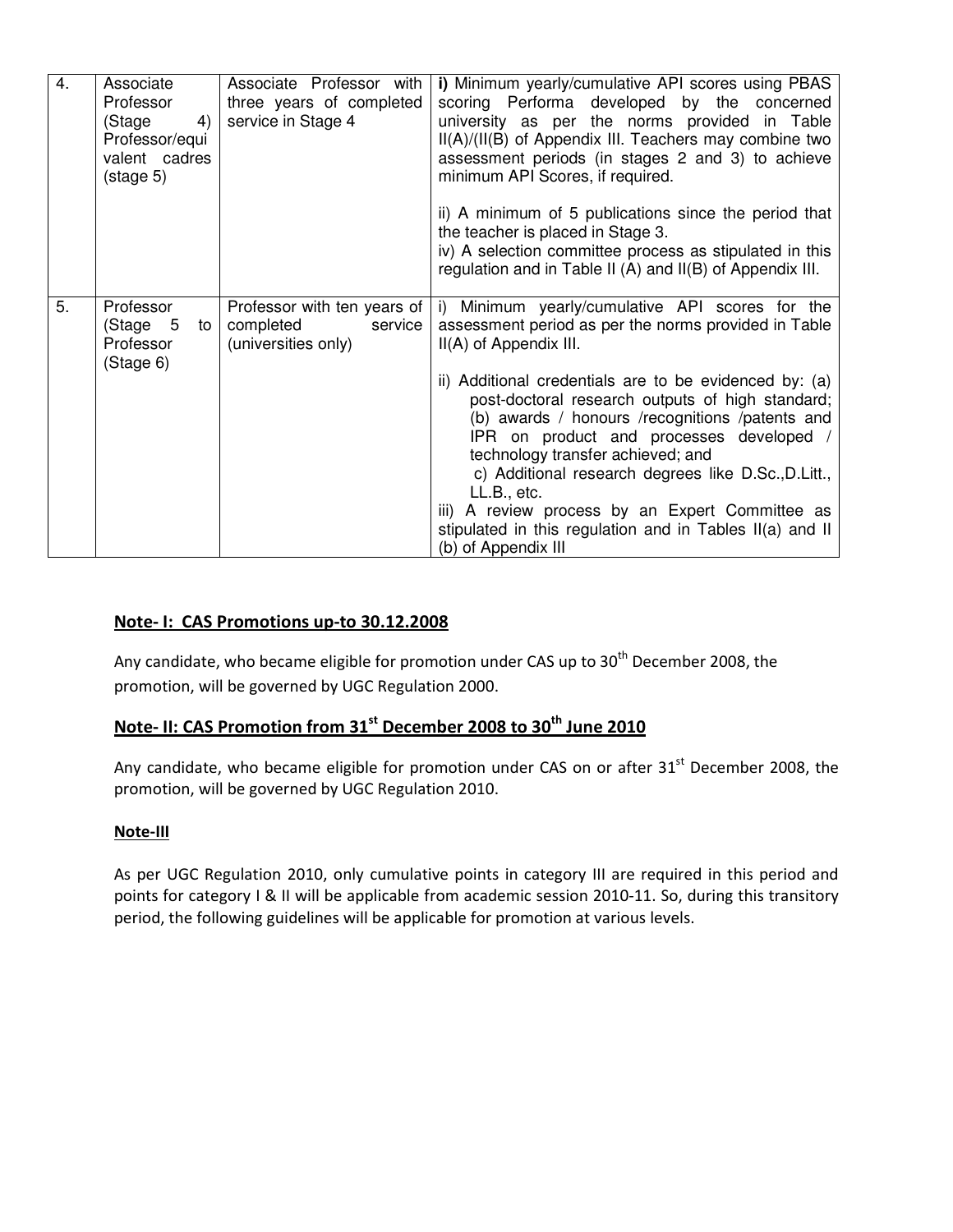### PANJAB UNIVERSITY, CHANDIGARH

## Revised PBAS Proforma for promotion under UGC Career Advancement Scheme (Revised Pay Scales for Teachers, 2006)

Application for promotion from: (Assistant Professor Stage 1 to Stage 2, Stage 2 to Stage 3), Assistant Professor (Stage 3) to Associate Professor (Stage 4), Associate Professor (Stage 4 to Professor/equivalent cadres (Stage 5) and Professor (Stage 5 to Stage 6).

(Please indicate whichever is applicable)

## Total API Score calculated as per Annexure 3:

## Period of Assessment for the purpose of promotion: \_\_\_\_\_\_\_\_\_\_\_\_\_\_\_\_\_\_\_\_\_\_\_

| $\mathbf 1$             | <b>Name (in Block Letters)</b>                                  | $\ddot{\cdot}$ |
|-------------------------|-----------------------------------------------------------------|----------------|
| $\overline{2}$          | Father's Name/Mother's Name                                     | $\ddot{\cdot}$ |
| $\overline{\mathbf{3}}$ | <b>Department</b>                                               | $\ddot{\cdot}$ |
| $\overline{4}$          | <b>Current Designation &amp; Grade Pay</b>                      | $\colon$       |
| 5                       | <b>Date of Last Promotion</b>                                   | $\colon$       |
| 6                       | Which position and grade pay are you an<br>applicant under CAS? | $\mathbf{E}$   |
| $\overline{\mathbf{z}}$ | Date of eligibility for promotion                               | $\colon$       |
| 8                       | Date and Place of Birth                                         | $\ddot{\cdot}$ |
| 9                       | Sex                                                             | $\ddot{\cdot}$ |
| 10                      | <b>Marital Status</b>                                           | $\ddot{\cdot}$ |
| 11                      | <b>Nationality</b>                                              | $\ddot{\cdot}$ |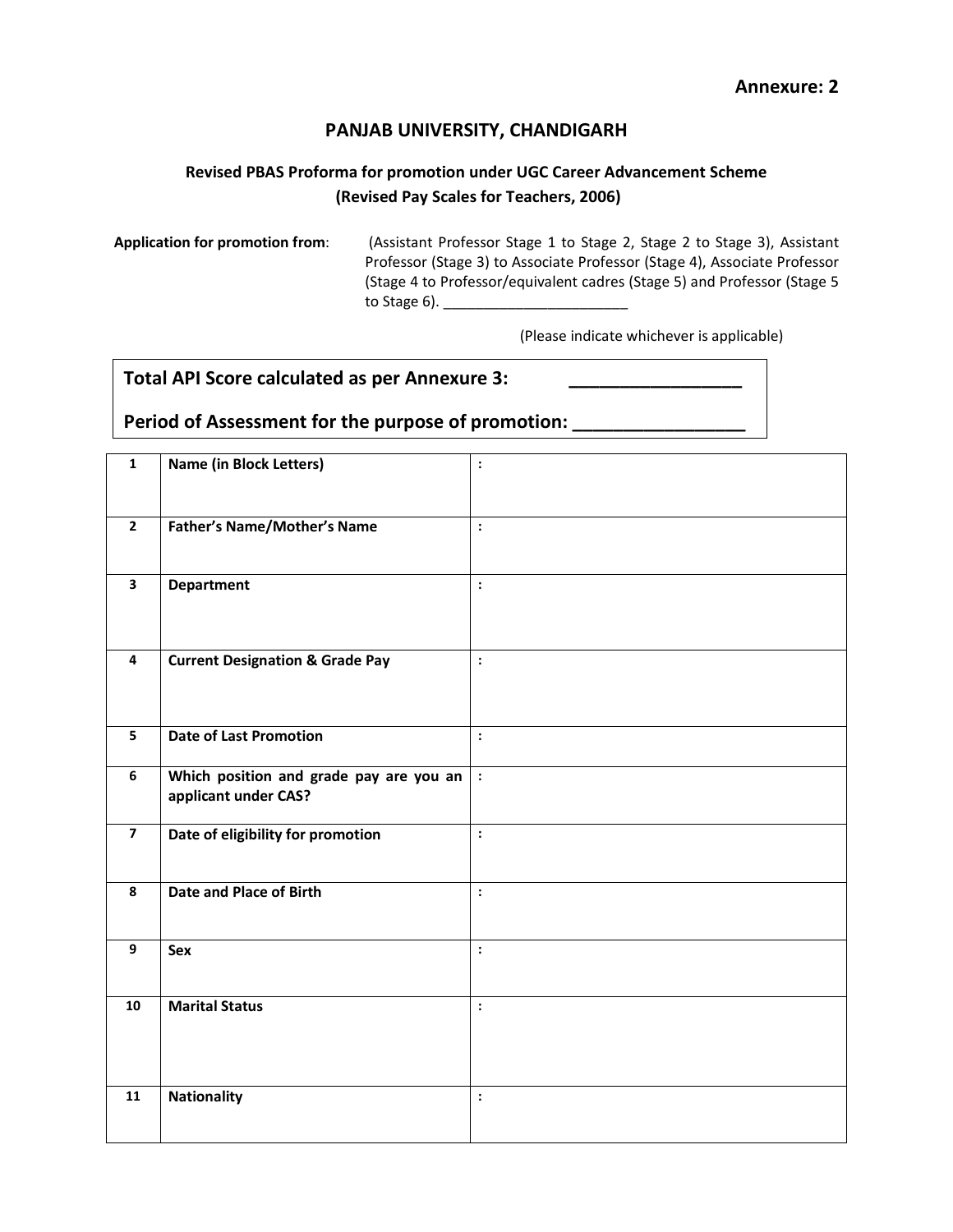| $12 \overline{ }$ | Indicate whether belongs to SC/ST/OBC   :<br>category |                      |
|-------------------|-------------------------------------------------------|----------------------|
| 13                | Address for correspondence (with Pincode)             | $\ddot{\phantom{a}}$ |
| 14                | <b>Permanent Address (with Pincode)</b>               | ٠                    |
| 14.a              | <b>Contact Number</b>                                 | $\bullet$            |
| 14.b              | E-Mail                                                | $\cdot$              |

#### 15. Academic Qualifications (Matric onwards):

| <b>Examination</b>          | <b>University</b> | Year | % of marks<br>obtained | <b>Division &amp;</b><br><b>Distinction</b> |
|-----------------------------|-------------------|------|------------------------|---------------------------------------------|
| <b>Matric</b>               |                   |      |                        |                                             |
| Intermediate (10+2)         |                   |      |                        |                                             |
| B.A./B.Sc./B.Com.           |                   |      |                        |                                             |
| M.A./M.Sc./M.Com.           |                   |      |                        |                                             |
| M.Phil.                     |                   |      |                        |                                             |
| Ph.D./D.Phil.               |                   |      |                        |                                             |
| D.Sc./D.Litt.               |                   |      |                        |                                             |
| <b>Other Exams (if any)</b> |                   |      |                        |                                             |

• In case of M.Phil/Ph.D. Examination, an attested copy of the degree & the result notification for the same be attached.

#### 16. Record of academic service prior to joining Panjab University (please attach relevant certificates of service experience)

| Institution | <b>Designation</b> | Essential<br>qualifications for<br>the post at the<br>time of<br>appointment | Nature of<br>appointment<br>(Regular/Fixed<br>term/<br>Temporary/<br>Adhoc) | Nature of<br><b>Duties</b> | Pay-<br>Scale | Date of<br>Joining | Date of<br>Leaving | <b>Reasons of</b><br>Leaving |
|-------------|--------------------|------------------------------------------------------------------------------|-----------------------------------------------------------------------------|----------------------------|---------------|--------------------|--------------------|------------------------------|
|             |                    |                                                                              |                                                                             |                            |               |                    |                    |                              |
|             |                    |                                                                              |                                                                             |                            |               |                    |                    |                              |

#### Please Indicate, whether in previous service:

- a) The essential qualifications of the post held were not lower than the qualifications prescribed by the UGC.
- b) The post is/was in an equivalent grade or of the pre-revised scale of pay.
- c) Whether applied through proper channel.
- d) Whether possess the same minimum qualifications as prescribed by the UGC for appointment to the post.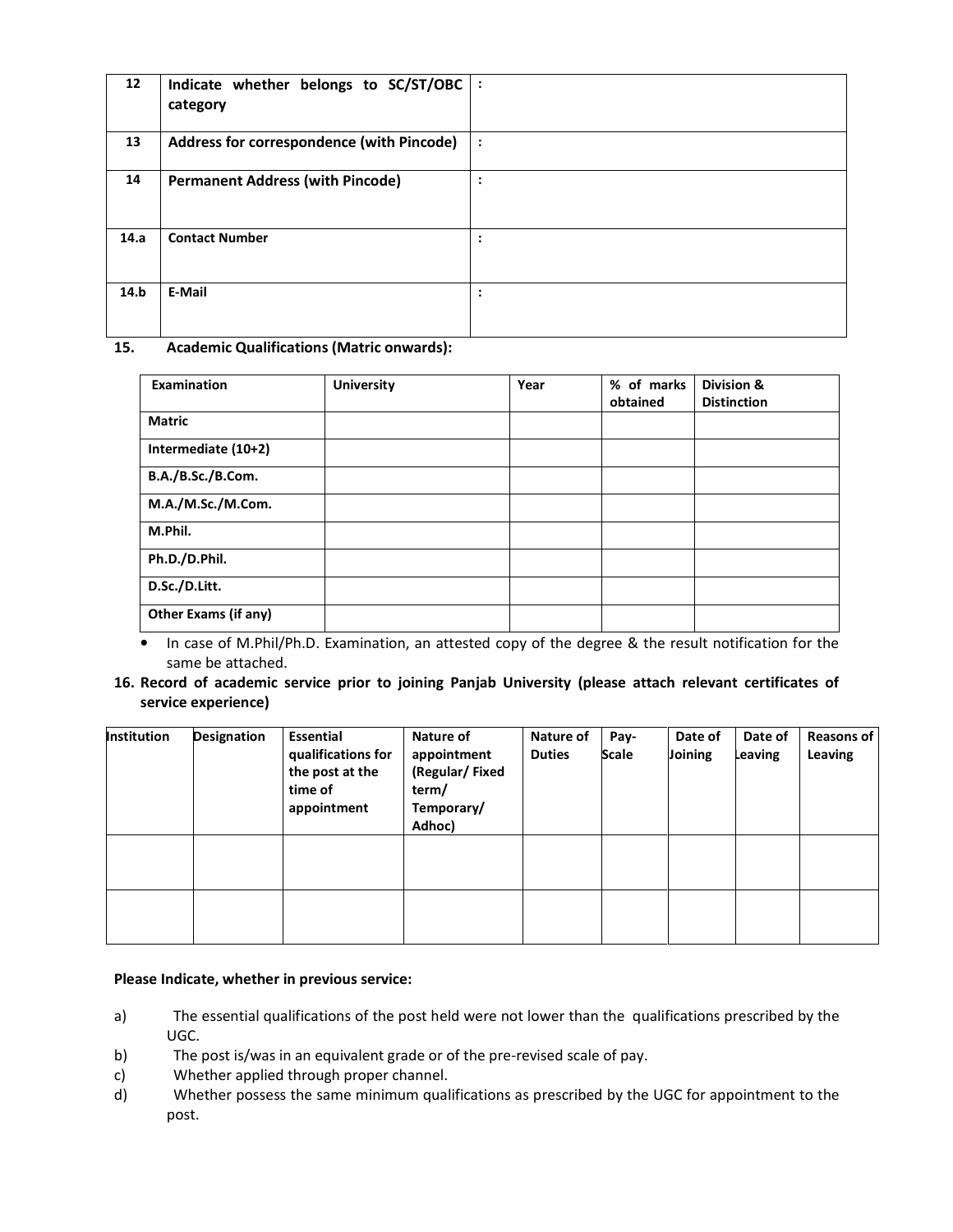- e) The post was filled in accordance with the prescribed selection procedure as laid down in the Regulations of University/StateGovernment/CentralGovernment/Concerned Institution, for such appointments.
- f) The previous appointment was not as guest lecture for any duration, or an ad-hoc or in a leave vacancy of less than one year duration.

#### 17. Record of service in Panjab University

| Designation | Essential<br>qualifications<br>for the post at<br>the time of<br>appointment | Nature of<br>appointment<br>(Regular/Fixed<br>term/<br>Temporary/<br>Adhoc) | Nature of<br><b>Duties</b> | Pay-<br><b>Scale</b> | Date of Actual<br>joining | <b>Total period</b><br>Yr. M. Days |
|-------------|------------------------------------------------------------------------------|-----------------------------------------------------------------------------|----------------------------|----------------------|---------------------------|------------------------------------|
|             |                                                                              |                                                                             |                            |                      |                           |                                    |
|             |                                                                              |                                                                             |                            |                      |                           |                                    |
|             |                                                                              |                                                                             |                            |                      |                           |                                    |

 $\Box$ 

h

| 18. | Period of teaching Experience: P.G. Classes (in Years)                |  |
|-----|-----------------------------------------------------------------------|--|
|     | <b>U.G. Classes (in Years)</b>                                        |  |
| 19. | Research Experience excluding years spent in M.Phil./Ph.D. (in Years) |  |

20. Fields of Specialization under the Subject/Discipline

- a)
- b)

#### 21. Academic Staff College Orientation/Refresher Course attended:

| Nature of the<br><b>Course/Summer School</b> | Place | <b>Duration</b> | <b>Sponsoring Agency</b> |
|----------------------------------------------|-------|-----------------|--------------------------|
|                                              |       |                 |                          |
|                                              |       |                 |                          |
|                                              |       |                 |                          |

(Attach certificates)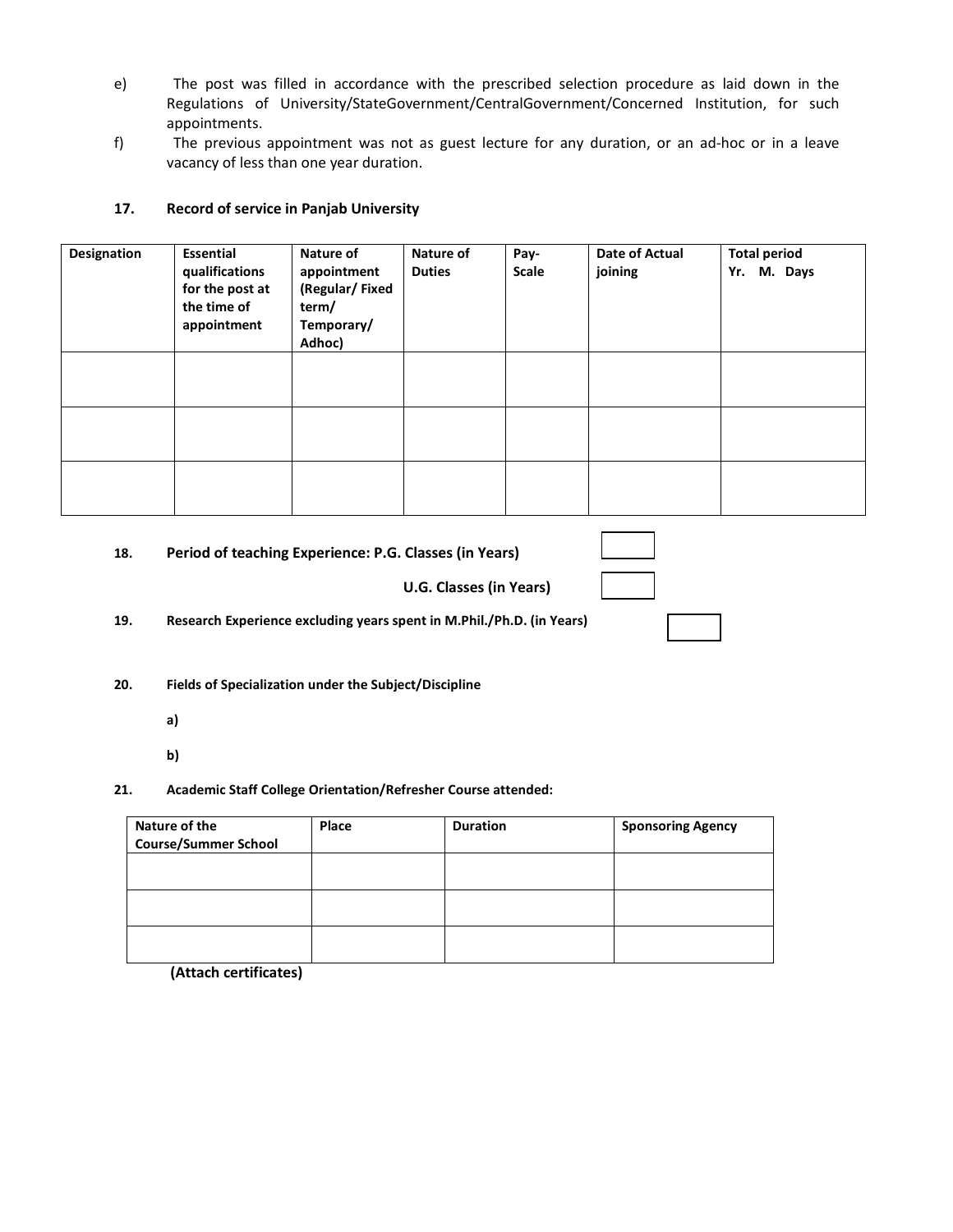## 22. List of Publication (for the purpose of evaluation):

|      | Sr.No.              | <b>Name of Publication</b>                                                     | <b>Name of publisher</b> | Date of publication |
|------|---------------------|--------------------------------------------------------------------------------|--------------------------|---------------------|
|      | 1.                  |                                                                                |                          |                     |
|      | 2.                  |                                                                                |                          |                     |
|      | 3.                  |                                                                                |                          |                     |
|      | 4.                  |                                                                                |                          |                     |
|      | 5.                  |                                                                                |                          |                     |
| 23.  |                     | Any other relevant information:                                                |                          |                     |
| 24.  | <b>FUTURE PLANS</b> |                                                                                |                          |                     |
|      |                     | (Please provide a brief resume of your future plans for teaching and research) |                          |                     |
|      | i)                  | Teaching:                                                                      |                          |                     |
|      | ii)                 | <b>Research:</b>                                                               |                          | Signature           |
|      |                     |                                                                                |                          |                     |
| Date |                     |                                                                                |                          |                     |

### COUNTERSIGNED

Chairperson/Head of the Department/Institute

(Office Stamp)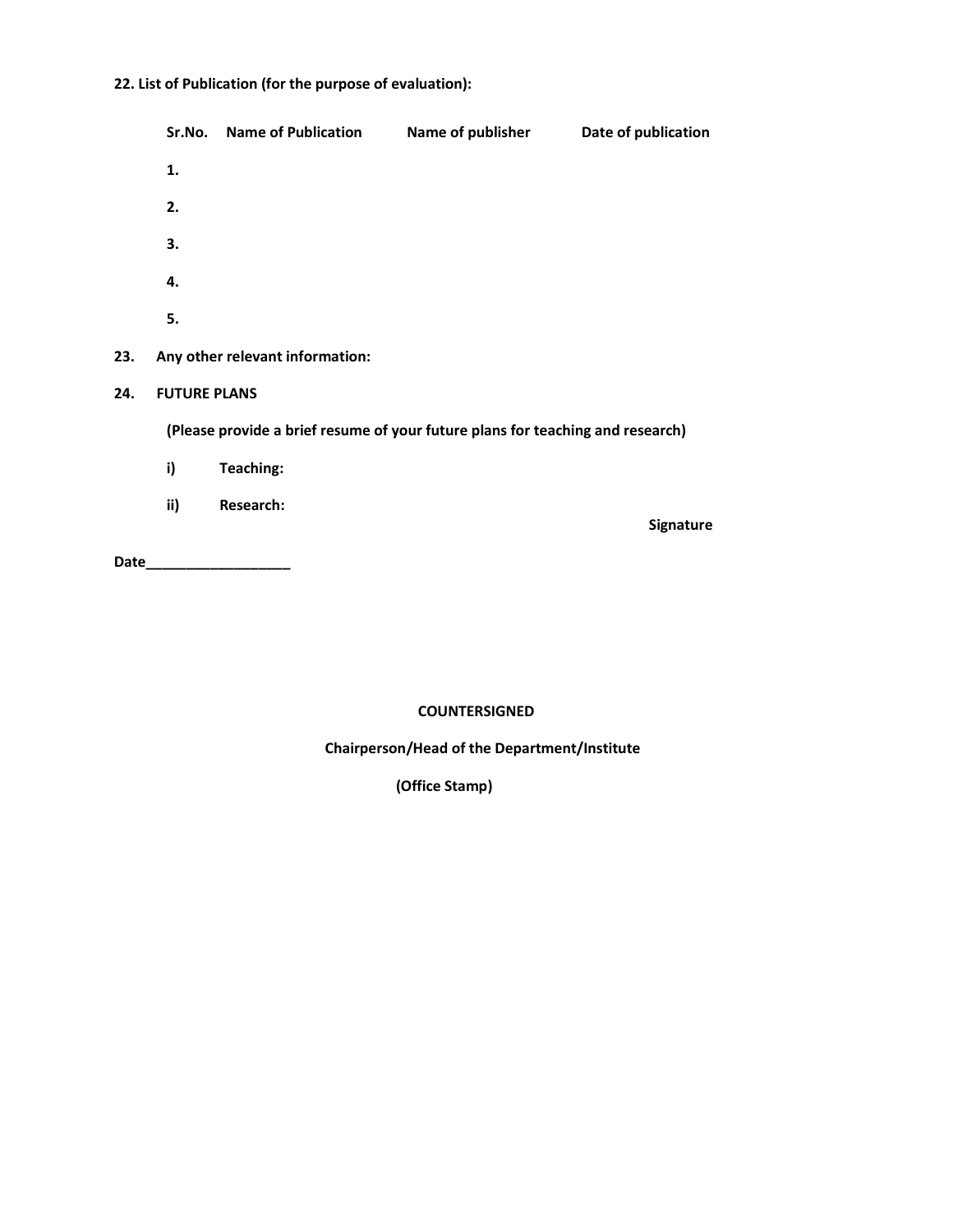#### PART B: ACADEMIC PERFORMANCE INDICATORS

#### (Please see detailed instructions of this PBAS proforma before filling out this section)

### CATEGORY: I. TEACHING, LEARNING AND EVALUATION RELATED ACTIVITIES

Those teachers, who are eligible for promotion up to  $30<sup>th</sup>$  June, 2010 at any stage, are not required to submit score from category I & II, i.e., scores from category III is required for promotion due before 30<sup>th</sup> June, 2010.

#### (i) Lectures, Seminars, Tutorials, Practicals, Contact Hours (give semester-wise details, where necessary)

| S.<br>No. | Course/Paper | Level | Mode of<br>Teaching* | <b>Hourse</b> per<br>week allotted | % of classes<br>taken as per<br>documented<br>record |
|-----------|--------------|-------|----------------------|------------------------------------|------------------------------------------------------|
|           |              |       |                      |                                    |                                                      |
|           |              |       |                      |                                    |                                                      |
|           |              |       |                      |                                    |                                                      |
|           |              |       |                      |                                    |                                                      |
|           |              |       |                      |                                    |                                                      |

Lecture (L), Seminars (S), Tutorials (T), Practical (P), Contact Hours (C)

|     |                                                                                                                                     | <b>API Score</b> |
|-----|-------------------------------------------------------------------------------------------------------------------------------------|------------------|
| (a) | Classes Taken (max 50 for 100% performance<br>8շ<br>Proportionate Score upto 80% performance, below which<br>no score may be given) |                  |
| (b) | Teaching Load in excess of UGC norm (max score:10)                                                                                  |                  |

#### (ii) Reading/Instructional material consulted and additional knowledge resources provided to students

| Sr.<br>No. | Course/Paper                                                                                                    | Consulted | Prescribed | <b>Additional</b><br>provided | Resource |
|------------|-----------------------------------------------------------------------------------------------------------------|-----------|------------|-------------------------------|----------|
|            |                                                                                                                 |           |            |                               |          |
|            |                                                                                                                 |           |            |                               |          |
|            |                                                                                                                 |           |            |                               |          |
|            |                                                                                                                 |           |            |                               |          |
|            |                                                                                                                 |           |            |                               |          |
|            |                                                                                                                 |           |            |                               |          |
|            | API Score based on preparation and imparting of API Score<br>knowledge/Instruction as per curriculum & syllabus |           |            |                               |          |
|            | enrichment by providing additional resource to<br>Students (max. score: 20)                                     |           |            |                               |          |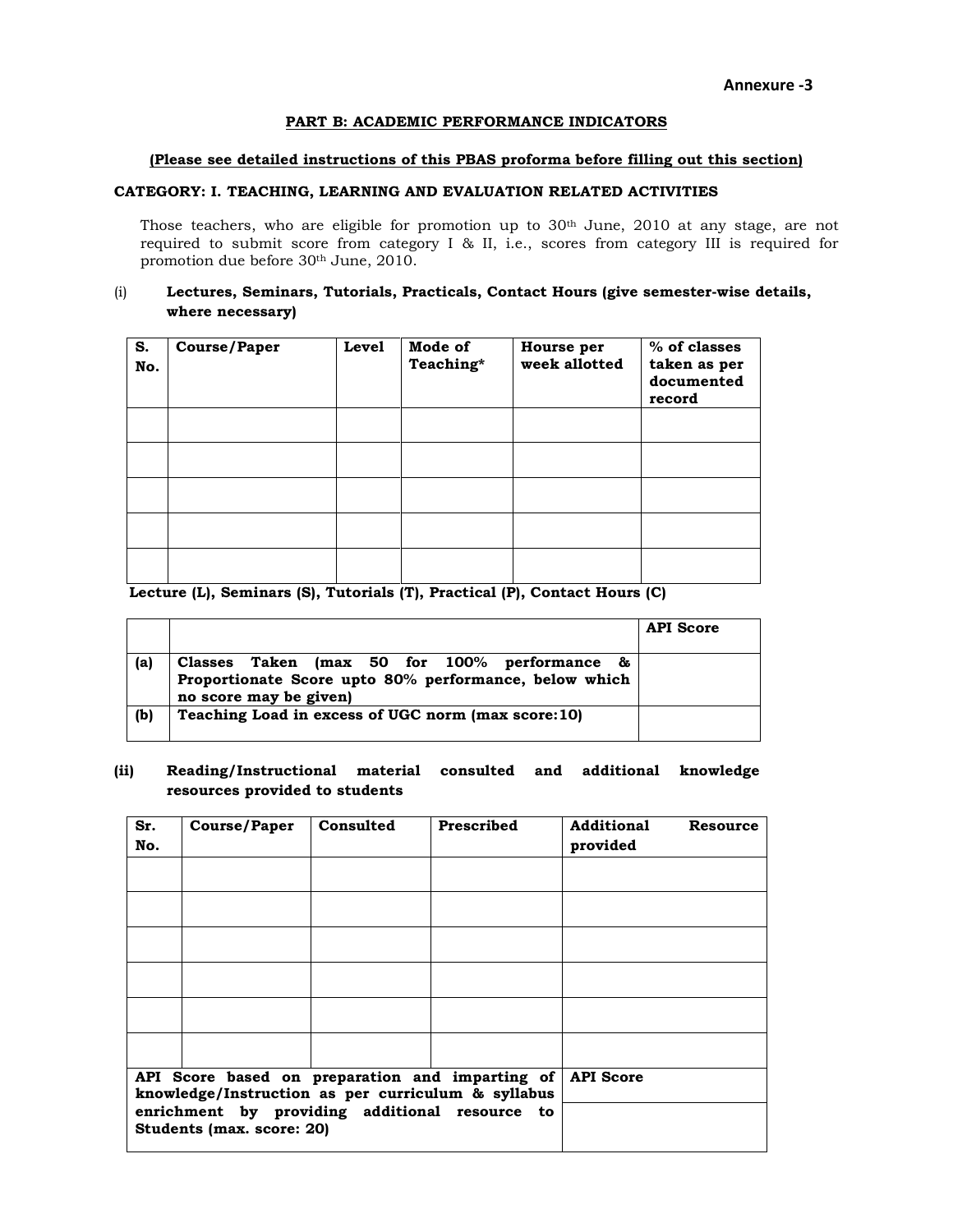(iii) Use of Participatory and innovative Teaching-Learning Methodologies, Updating of subject content, Course Improvement etc.

| S. No. Short Description            | <b>API Score</b> |
|-------------------------------------|------------------|
|                                     |                  |
|                                     |                  |
|                                     |                  |
| <b>Total Score (Max. Score: 20)</b> |                  |

#### (iv) Examination Duties Assigned and Performed

| S No. Type of Examination<br><b>Duties</b> | <b>Duties</b><br>Assigned | <b>Extent</b><br>to<br>which<br>carried<br>out (%) | <b>API Score</b> |
|--------------------------------------------|---------------------------|----------------------------------------------------|------------------|
|                                            |                           |                                                    |                  |
|                                            |                           |                                                    |                  |
|                                            |                           |                                                    |                  |
|                                            |                           |                                                    |                  |
|                                            |                           |                                                    |                  |
| <b>Total Score (Max. 25)</b>               |                           |                                                    |                  |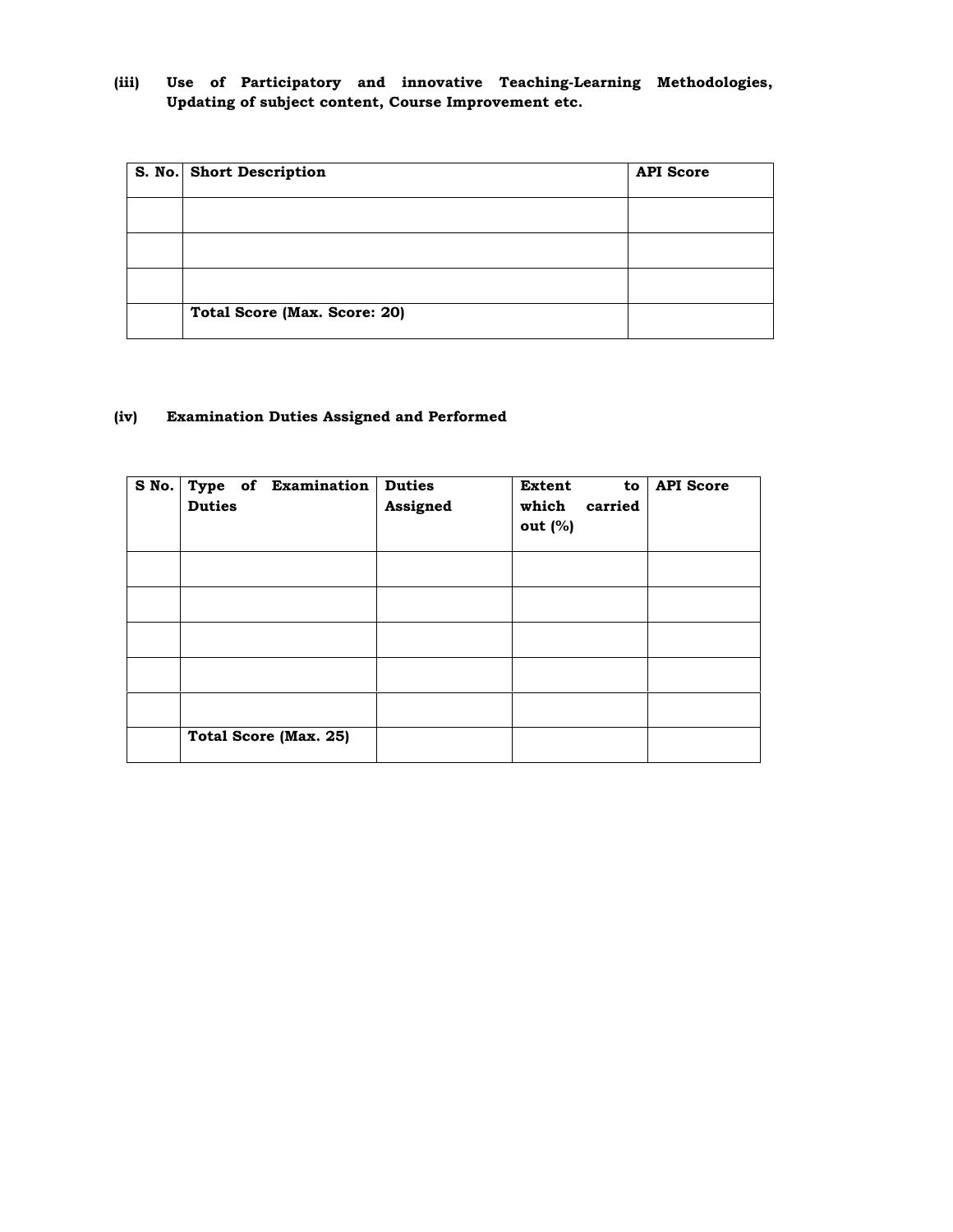### CATEGORY : II CO-CURRICULAR, EXTENSION, PROFESSIONAL DEVELOPMENT RELATED ACTIVITIES

| S No. | <b>Type of Activity</b>                                   | <b>Average Hrs/week</b> | <b>API Score</b> |
|-------|-----------------------------------------------------------|-------------------------|------------------|
|       |                                                           |                         |                  |
|       |                                                           |                         |                  |
|       | (i) Extension, Co-curricular & Field                      |                         |                  |
|       | based activities.                                         |                         |                  |
|       |                                                           |                         |                  |
|       |                                                           |                         |                  |
|       |                                                           |                         |                  |
|       |                                                           |                         |                  |
|       |                                                           |                         |                  |
|       | <b>Total (Max.: 20)</b>                                   |                         |                  |
|       | (ii) Contribution to Corporate Life and                   | Yearly/Semester         | <b>API Score</b> |
|       | Management of the Institution                             | wise responsibility     |                  |
|       |                                                           |                         |                  |
|       |                                                           |                         |                  |
|       |                                                           |                         |                  |
|       |                                                           |                         |                  |
|       | Total (Max: 15)                                           |                         |                  |
|       | Professional<br>Development<br>(iii)<br><b>Activities</b> |                         |                  |
|       |                                                           |                         |                  |
|       |                                                           |                         |                  |
|       |                                                           |                         |                  |
|       | Total (Max: 15)                                           |                         |                  |
|       | Total Score $(i + ii + iii)$ (Max: 25)                    |                         |                  |
|       |                                                           |                         |                  |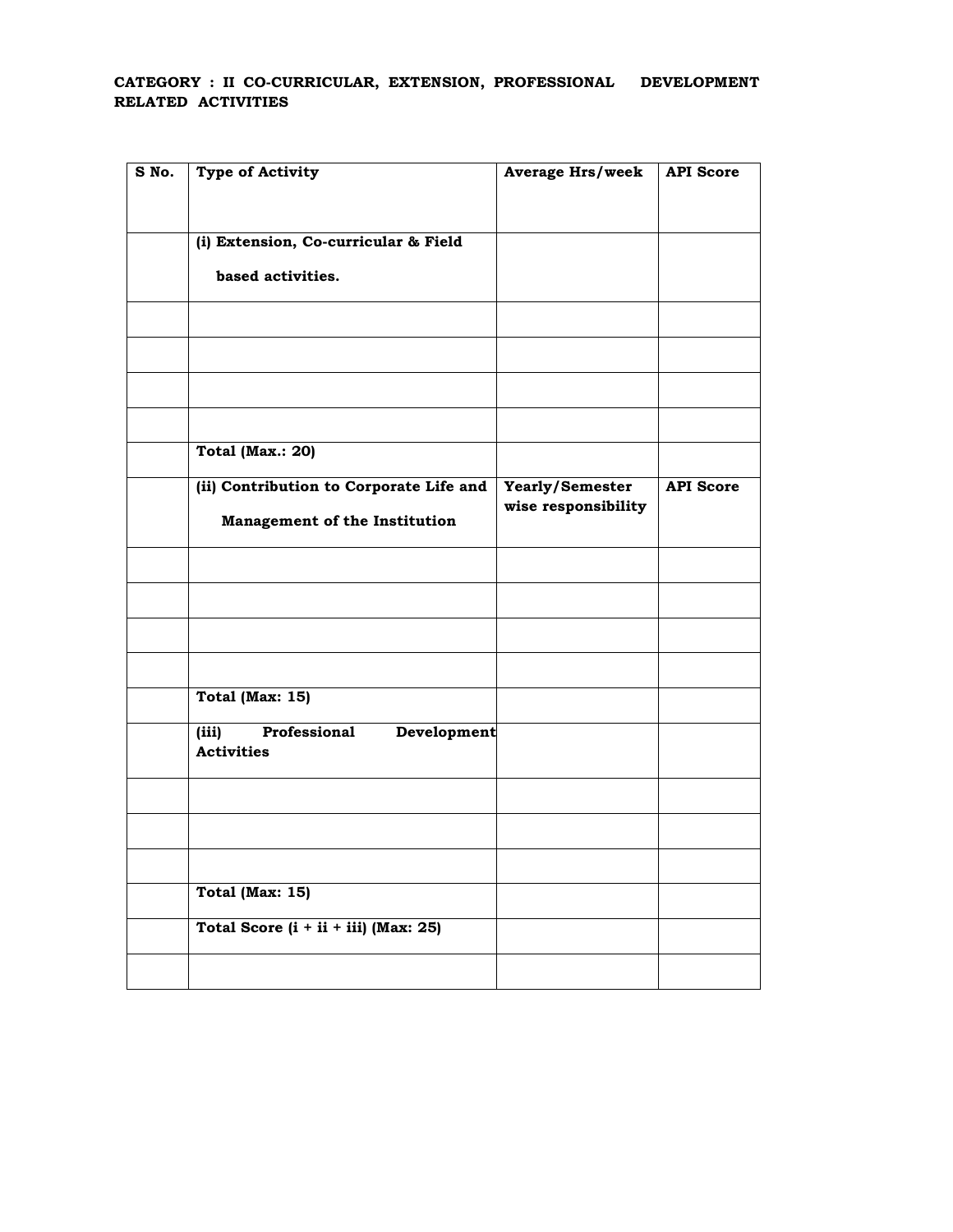# **Instructions for Filling up Category- I & II of the PBAS Proforma**

#### **Category I: Teaching, Learning And Evaluation Related Activities Maximum Scores Allocated : 125**

#### **Minimum API Score Required : 75**

|            | <b>Nature of Activity</b>                                                                                                                                                                                                                                      | Max.<br><b>Score</b> |
|------------|----------------------------------------------------------------------------------------------------------------------------------------------------------------------------------------------------------------------------------------------------------------|----------------------|
| (i)<br>(a) | Lectures, seminars, tutorials, practical, contact classes should be based on verifiable<br>records.                                                                                                                                                            |                      |
|            | No score should be assigned if a teacher has taken less than 80% of the assigned classes.<br>University may give allowance for periods of leave where alternative teaching arrangements<br>have been made.                                                     | 50                   |
|            | Maximum score of 50 if there is 100% performance                                                                                                                                                                                                               |                      |
| (b)        | If a teacher has taken classes exceeding UGC norms, then two points to be assigned for<br>each extra hour of classes/credit                                                                                                                                    | 10                   |
| (ii)       | Imparting of knowledge / instruction as per curriculum with the prescribed material (Text<br>book/Manual etc.), syllabus enrichment by providing additional resources to students (100%<br>compliance = 20 points)                                             | 20                   |
| (iii)      | Use of participatory and innovative teaching-learning methodologies; updating of subject<br>content, course improvement etc.                                                                                                                                   |                      |
|            | Updating of Courses, design of curriculum, (5 per single course)                                                                                                                                                                                               | 10                   |
|            | Participatory & Innovative T/L Process with material for problem based learning, case<br>studies, Group discussions etc.<br>Interactive Courses: 5 points/each<br>a)<br>b) Participatory Learning modules: 5 points/each<br>c) Case studies: 5 points/each     | 10                   |
|            | Use of ICT in T/L process with computer-aided methods like power-point/Multimedia/<br>Simulation/Software etc.,<br>(Use of any one of these in addition to Chalk & Board: 5 points)                                                                            | 10                   |
|            | Developing and imparting Remedial/Bridge Courses (each activity: 5 points)                                                                                                                                                                                     | 10                   |
|            | Developing and imparting soft skills/communications skills/personality development courses/modules (each<br>activity 5 points)                                                                                                                                 |                      |
|            | Developing and imparting specialized teaching-learning programmes in Physical education,<br>library; innovative compositions and creations in music, performing and visual arts and other<br>traditional areas (each activity: 5 points)                       | 10                   |
|            | Organizing and conduction of popularization programmes/training courses in computer<br>assisted teaching/web-based learning and e-library skills to students<br>a) Workshop/Training course : 10 points each<br>Popularization programmes: 5 points each<br>b) | 10                   |
|            | <b>Maximum Aggregate Limit</b>                                                                                                                                                                                                                                 | 20                   |
| (iv)       | <b>Examination Related Work</b>                                                                                                                                                                                                                                |                      |
|            | College/University end semester/Annual Examination work as per duties, allotted.<br>(invigilation $-10$ points, Evaluation of answer scripts $-5$ points; Question paper setting $-5$<br>points) (100% compliance $= 20$ points)                               | 20                   |
|            | College/University examination/Evaluation responsibilities for internal/ continuous<br>assessment work as allotted (100% compliance = 10 points)                                                                                                               | 10                   |
|            | Examination work such as coordination, or flying squad duties etc. (maximum of 5 or 10<br>depending upon intensity of duty) $(100\% \text{ compliance} = 10 \text{ points})$                                                                                   | 10                   |
|            | Maximum Aggregate Limit B (iv)                                                                                                                                                                                                                                 | 25                   |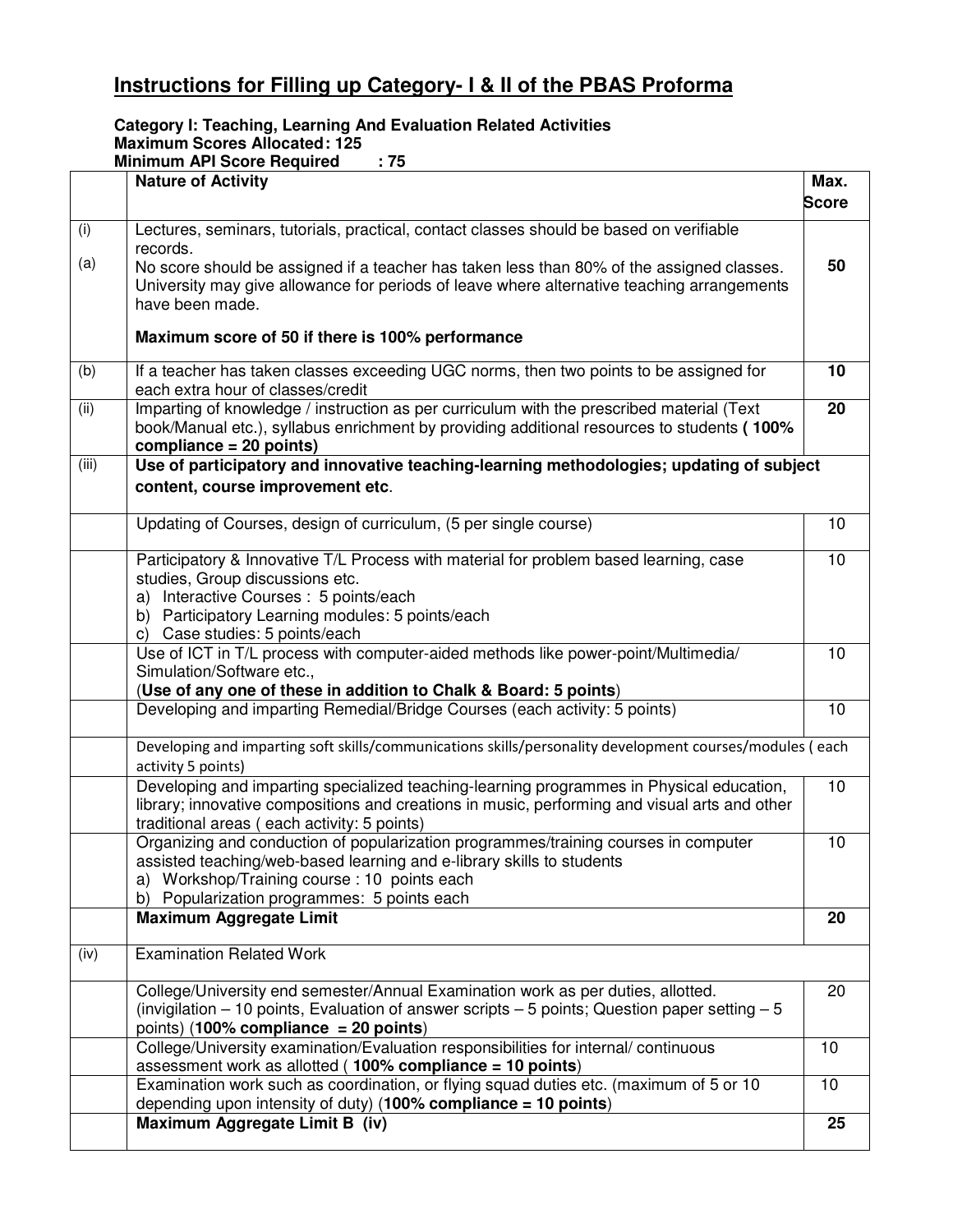## **Category II: Co-Curricular, Extension and Professional Development Related Activities. Maximum Scores Allocated : 50 Minimum API Score Required: 15**

|       | S. No Nature of Activity                                                                                                                                                                                                            | Max.<br><b>Score</b> |
|-------|-------------------------------------------------------------------------------------------------------------------------------------------------------------------------------------------------------------------------------------|----------------------|
| (i)   | Extension and Co-curricular, Extension and Professional Development Related Activities                                                                                                                                              |                      |
|       | Institutional Co-curricular activities for students such as field studies/ educational tours,<br>industry-implant training and placement activity (5 point each)                                                                    | 10                   |
|       | Positions held/Leadership role played in organization linked with Extension Work and National<br>service Scheme (NSS), NCC, NSO or any other similar activity (each activity 10 points)                                             | 10                   |
|       | Students and Staff Related Socio Cultural and Sports Programmes, campus publications<br>(departmental level 2 points, institutional level 5 points)                                                                                 | 10                   |
|       | Community work such as values of National Integration, Environment democracy, socialism,<br>Human Rights, peace, scientific temper; flood or, drought relief, small family norms etc. (5 points)                                    | 10                   |
|       | <b>Maximum Aggregate Limit</b>                                                                                                                                                                                                      | 20                   |
| (ii)  | Contribution to Corporate Life and Management of the Institution                                                                                                                                                                    |                      |
|       | Contribution to Corporate life in Universities/colleges through meetings, popular lectures,<br>subject related events, articles in college magazine and University volumes (2 point each)                                           | 10                   |
|       | Institutional Governance responsibilities like, Vice-Principal, Dean, Director, Warden, Bursa,<br>School Chairperson, IQAC Coordinator (10 points each)                                                                             | 10                   |
|       | Participation in committees concerned with any aspect of departmental or institutional<br>management such as admission committee, campus development, library committee (5 points each)                                             | 10                   |
|       | Responsibility for, or participation in committees for Students Welfare, Counseling and<br>Discipline (5 points each)                                                                                                               | 10                   |
|       | Organization of Conference / Training as Chairman/Organizational Secretary/Treasurer:<br>(a) International (10 points) National/regional (5 points)<br>(b) As member of the organizing committee (1 point each)                     | 10                   |
|       | <b>Maximum Aggregate Limit</b>                                                                                                                                                                                                      | 15                   |
| (iii) | <b>Professional Development Related Activities</b>                                                                                                                                                                                  |                      |
|       | Membership in profession related committees at state and national level<br>a) At national level : 3 points each<br>b) At site activity<br>2 points each<br>÷                                                                        | 10                   |
|       | Participation in subject associations, conferences, seminars without paper presentation (each<br>activity: 2 points)                                                                                                                | 10                   |
|       | Participation in short term training courses less than one week duration in educational<br>technology, curriculum development, professional development, Examination reforms,<br>Institutional governance (each activity: 5 points) | 10                   |
|       | Membership/participation in State/Central Bodies/Committees on Education, Research and<br>National Development (5 points each)                                                                                                      | 10                   |
|       | Publication of articles in newspapers, magazines or other publications (not covered in category<br>3); radio talks; television programmes (1 point each                                                                             | 10                   |
|       | <b>Maximum Aggregate Limit</b>                                                                                                                                                                                                      | 15                   |

API scoring will be progressively rolled out for categories 1 & II, beginning with assessment of one year for selection committees in 2010-11, annual average of two years in 2011-12 and so on. But for Category III, scores will be computed for the entire assessment period as already indicated in the Regulations.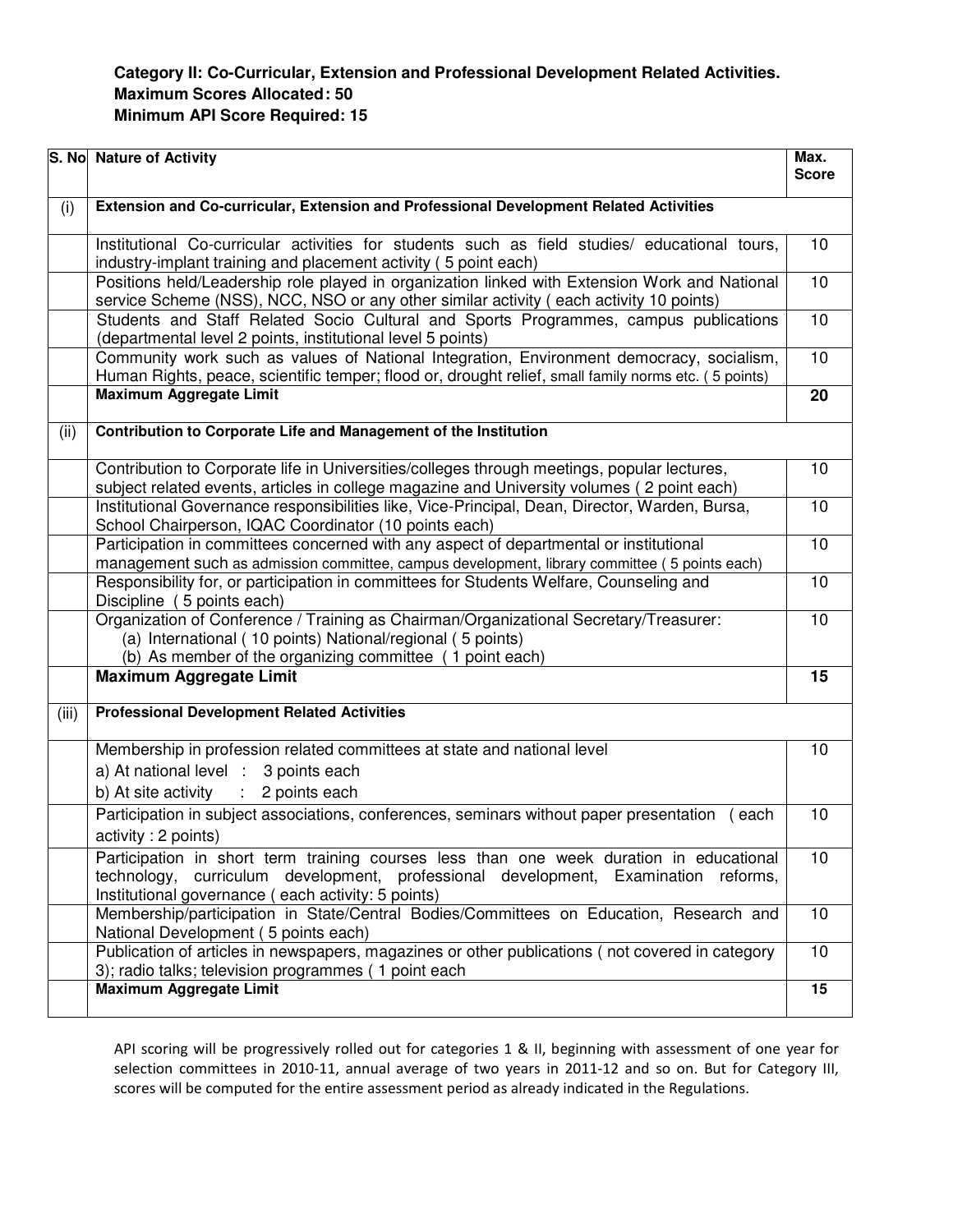## **PBAS Proforma for calculating API SCORE (Category III) (Research & Academic Contributions)**

#### **Note: Please read the instructions given at the end of Proforma for calculating API Score in each category.**

#### (A) Published Papers in Journals

| S.N. | Title with page<br>no. | Journal | ISSN/ISBN<br>No. | Whether<br>peer                   | No. of Co-<br>authors | Whether<br>you are the | API<br>Score |
|------|------------------------|---------|------------------|-----------------------------------|-----------------------|------------------------|--------------|
|      |                        |         |                  | reviewed.<br>Impact<br>factor, if |                       | main<br>author         |              |
|      |                        |         |                  | any                               |                       |                        |              |
| 1    |                        |         |                  |                                   |                       |                        |              |
| 2    |                        |         |                  |                                   |                       |                        |              |
| 3    |                        |         |                  |                                   |                       |                        |              |
| 4    |                        |         |                  |                                   |                       |                        |              |
| 5    |                        |         |                  |                                   |                       |                        |              |

#### B (i) Articles/ Chapters published in Books

| S.N. | Title with page | Book Title, | ISSN/ISBN | Whether   | No. of Co-  | Whether     | API   |
|------|-----------------|-------------|-----------|-----------|-------------|-------------|-------|
|      | no.             | editor &    | No.       | peer      | authors     | you are the | Score |
|      |                 | publisher   |           | reviewed. | and Date    | main        |       |
|      |                 |             |           |           | оf          | author      |       |
|      |                 |             |           |           | Publication |             |       |
|      |                 |             |           |           |             |             |       |
|      |                 |             |           |           |             |             |       |
|      |                 |             |           |           |             |             |       |
|      |                 |             |           |           |             |             |       |
|      |                 |             |           |           |             |             |       |

#### B(ii) Full papers in Conference Proceedings

| S.N. | Title with page | Details of   | ISSN/ISBN | No. of Co-  | Whether you  | <b>API Score</b> |
|------|-----------------|--------------|-----------|-------------|--------------|------------------|
|      | no.             | conference   | No.       | authors     | are the main |                  |
|      |                 | Publications |           | and Date    | author       |                  |
|      |                 |              |           | οf          |              |                  |
|      |                 |              |           | publication |              |                  |
|      |                 |              |           |             |              |                  |
|      |                 |              |           |             |              |                  |
|      |                 |              |           |             |              |                  |
|      |                 |              |           |             |              |                  |
|      |                 |              |           |             |              |                  |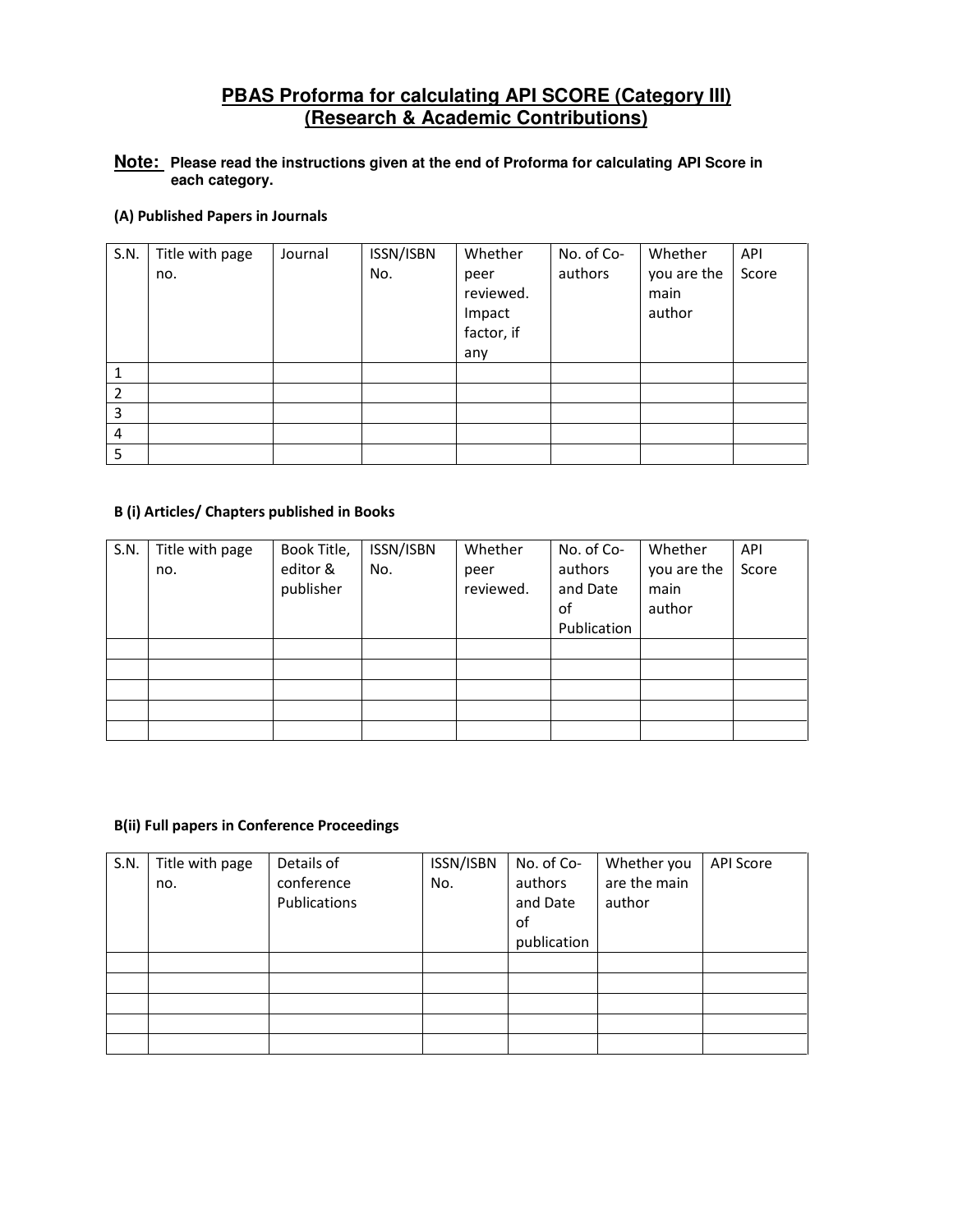### B (iii) Books published as single author or as editor

| S.N. | Title with<br>page no. | Type of Book &<br>Authorship | Publisher<br>& ISSN/<br><b>ISBN No.</b> | Whether<br>Peer<br>Reviewed | No. of Co-<br>author &<br>Date of<br>Publication | Whether you<br>are the main<br>author | <b>API Score</b> |
|------|------------------------|------------------------------|-----------------------------------------|-----------------------------|--------------------------------------------------|---------------------------------------|------------------|
|      |                        |                              |                                         |                             |                                                  |                                       |                  |
|      |                        |                              |                                         |                             |                                                  |                                       |                  |
|      |                        |                              |                                         |                             |                                                  |                                       |                  |
|      |                        |                              |                                         |                             |                                                  |                                       |                  |
|      |                        |                              |                                         |                             |                                                  |                                       |                  |

### C (i & ii). Ongoing Research projects and consultancies

| S.N. | Title | Agency | Period | Grant/ Amount Mobilized (Rs<br>Lakhs) | <b>API Score</b> |
|------|-------|--------|--------|---------------------------------------|------------------|
|      |       |        |        |                                       |                  |
|      |       |        |        |                                       |                  |
|      |       |        |        |                                       |                  |
|      |       |        |        |                                       |                  |
|      |       |        |        |                                       |                  |
|      |       |        |        |                                       |                  |

### C (iii & iv) Completed project/Consultancies

| S.N. | Title | Agency | Period | Grant/ Amount Mobilized<br>(Rs. Lakhs) | <b>Whether Policy</b><br>Documents/Patent<br>as outcome | <b>API Score</b> |
|------|-------|--------|--------|----------------------------------------|---------------------------------------------------------|------------------|
|      |       |        |        |                                        |                                                         |                  |
|      |       |        |        |                                        |                                                         |                  |
|      |       |        |        |                                        |                                                         |                  |
|      |       |        |        |                                        |                                                         |                  |
|      |       |        |        |                                        |                                                         |                  |
|      |       |        |        |                                        |                                                         |                  |

#### (D) Research Guidance

| S.N.       | Number   | <b>Thesis Submitted</b> | Degree Awarded | API Score |
|------------|----------|-------------------------|----------------|-----------|
|            | Enrolled |                         |                |           |
| M. Phil or |          |                         |                |           |
| Equivalent |          |                         |                |           |
| Ph.D or    |          |                         |                |           |
| Equivalent |          |                         |                |           |

### E(i) Training Courses, Teaching-Learning-Evaluation Technology Programmes, Faculty Development Programmes (Not less than one week duration)

| S.N. | Programme | Duration | Organised by | API Score |
|------|-----------|----------|--------------|-----------|
|      |           |          |              |           |
|      |           |          |              |           |
|      |           |          |              |           |
|      |           |          |              |           |
|      |           |          |              |           |
|      |           |          |              |           |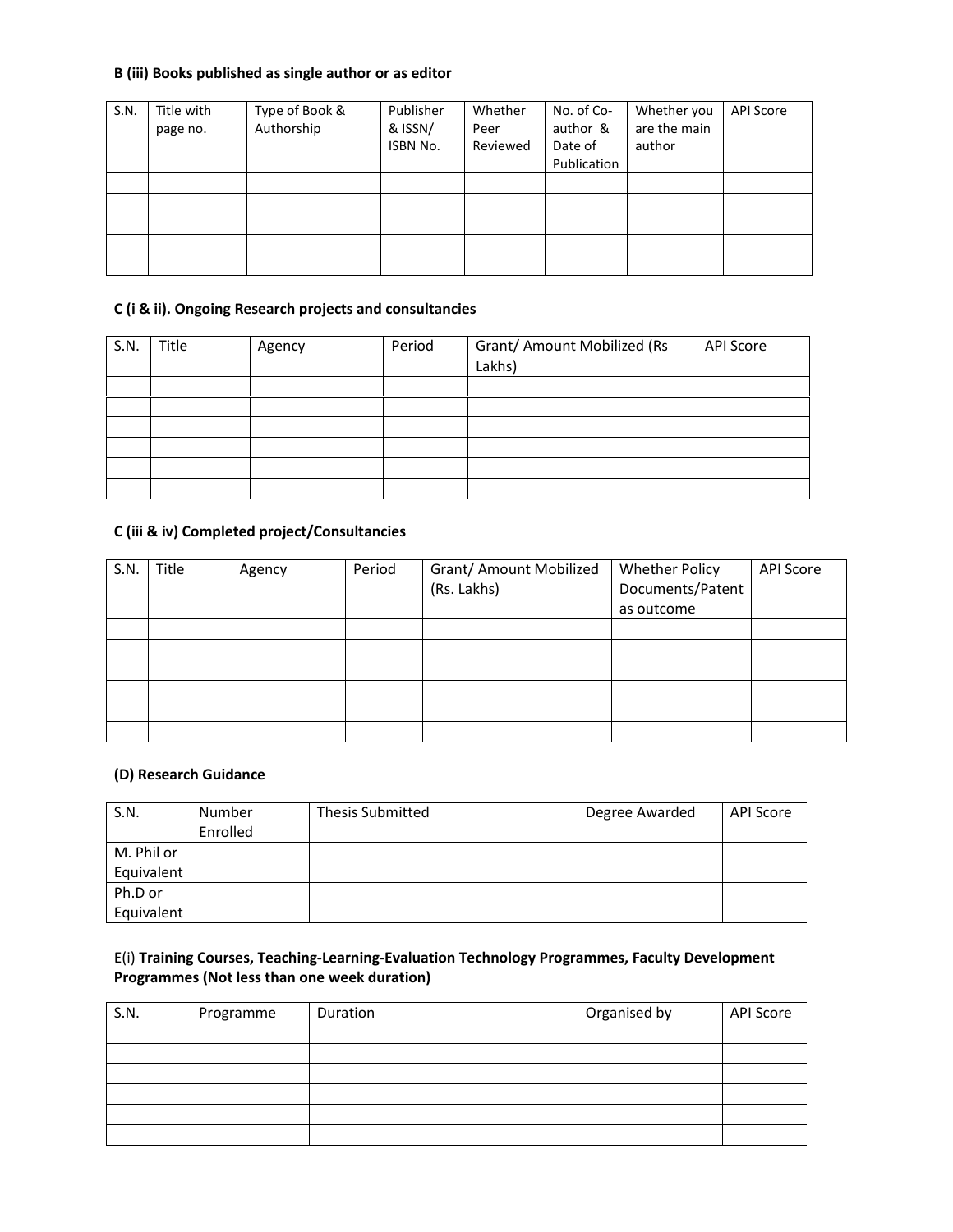### E (ii) Papers presented in Conferences, Seminars, Workshops, Symposia

| S.N. | Title of  | Title of           | Date(s) | Organised by | Whether International/  | API   |
|------|-----------|--------------------|---------|--------------|-------------------------|-------|
|      | the paper | Conference/Seminar | of the  |              | National/State/Regional | Score |
|      | presented | etc                | event   |              | / University or College |       |
|      |           |                    |         |              | Level                   |       |
|      |           |                    |         |              |                         |       |
|      |           |                    |         |              |                         |       |
|      |           |                    |         |              |                         |       |
|      |           |                    |         |              |                         |       |

#### E(iii) Invited Lectures and Chairmanships at National or international Conference/ Seminars

| S.N. | Title of | Title of           | Date(s) | Organised | Whether        | API   |
|------|----------|--------------------|---------|-----------|----------------|-------|
|      | Lecture/ | Conference/Seminar | of the  | by        | International/ | Score |
|      | Academic | etc                | event   |           | National       |       |
|      | Session  |                    |         |           |                |       |
|      |          |                    |         |           |                |       |
|      |          |                    |         |           |                |       |
|      |          |                    |         |           |                |       |
|      |          |                    |         |           |                |       |

## OTHER RELEVANT INFORMATION

Please give details of any other credential, significant contributions, awards received etc. not mentioned earlier.

| S.N. | Details (Mention Year, Value etc. where relevant) |  |  |  |
|------|---------------------------------------------------|--|--|--|
|      |                                                   |  |  |  |
|      |                                                   |  |  |  |
|      |                                                   |  |  |  |
|      |                                                   |  |  |  |

I certify that the information provided is correct as per records available with the University and/or documents enclosed along with the newly filled PBAS proforma.

Signature of the Candidate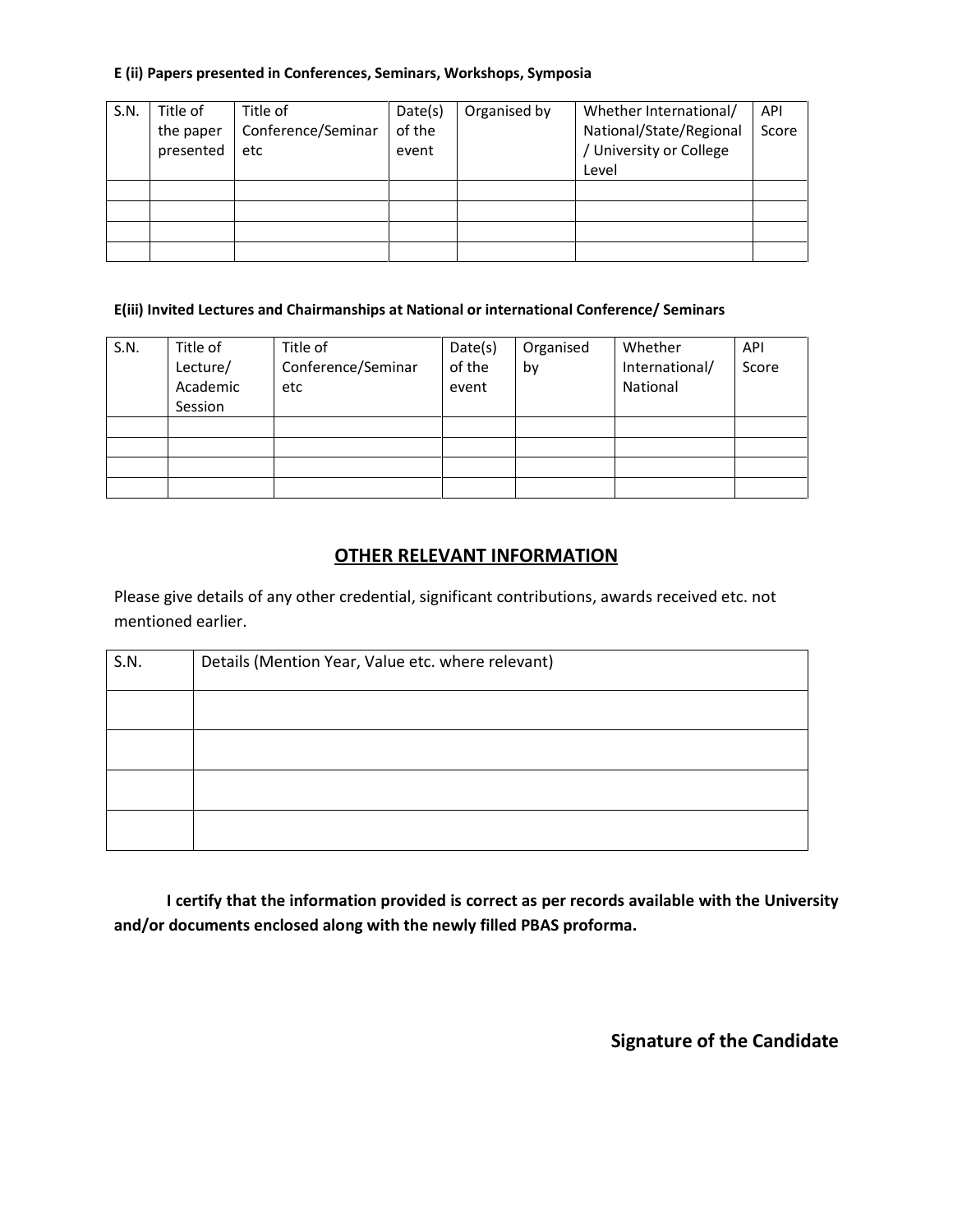# **CATEGORY-III: RESEARCH AND ACADEMIC CONTRIBUTIONS**

**Brief Explanation**: Based on the teacher's self-assessment, API scores are proposed for research and academic contributions. The minimum API score required by teachers from this category is different for different levels of promotion and between university and colleges. The self-assessment score will be based on verifiable criteria and will be finalized by the screening/selection committee.

| <b>S.N.</b>        | <b>APIs</b>                         | Engineering/Agriculture/<br>Veterinary<br>Science/Sciences/Medical<br><b>Sciences</b> | <b>Faculties of Languages</b><br><b>Arts/Humanities/Social</b><br>Sciences/Library/<br><b>Physical</b><br>education/Management | Max. points for<br>University and<br>college teacher<br>position |
|--------------------|-------------------------------------|---------------------------------------------------------------------------------------|--------------------------------------------------------------------------------------------------------------------------------|------------------------------------------------------------------|
| III(A)             | <b>Research Papers</b>              | Refereed Journals*                                                                    | Refereed Journals*                                                                                                             | 15 / Publication                                                 |
|                    | (Published in                       | Non-refereed but recognized                                                           | Non-refereed but                                                                                                               | 10 / Publication                                                 |
|                    | Journals)                           | and reputable journals and                                                            | recognized                                                                                                                     |                                                                  |
|                    |                                     | periodicals, having                                                                   | and reputable journals and                                                                                                     |                                                                  |
|                    |                                     | ISBN/ISSN numbers.                                                                    | periodicals, having<br>ISBN/ISSN numbers.                                                                                      |                                                                  |
|                    |                                     | Conference proceedings as                                                             | Conference proceedings as                                                                                                      | 10 / Publication                                                 |
|                    |                                     | full papers, etc. (Abstracts<br>not to be included)                                   | full papers, etc. (Abstracts<br>not to be included)                                                                            |                                                                  |
| III(B)             | Research                            | <b>Text or Reference Books</b>                                                        | <b>Text or Reference Books</b>                                                                                                 | 50 /sole author;                                                 |
|                    | Publications                        | Published by International<br>Publishers with an established                          | Published by International<br>Publishers with an established                                                                   | 10 / chapter in an                                               |
|                    | (books, chapters<br>in books, other | peer review system                                                                    | peer review system                                                                                                             | edited book                                                      |
|                    | than                                | Subjects Books by National                                                            | Subjects Books by National                                                                                                     | 25 /sole author,                                                 |
|                    | refereed journal<br>articles)       | level publishers/State and                                                            | level publishers/State and                                                                                                     | and 5/ chapter in                                                |
|                    |                                     | Central Govt. Publications with<br>ISBN/ISSN numbers.                                 | Central Govt. Publications with<br>ISBN/ISSN numbers.                                                                          | edited books                                                     |
|                    |                                     | Subject Books by Other local<br>publishers with ISBN/ISSN                             | Subject Books by Other local<br>publishers with ISBN/ISSN                                                                      | 15 / sole author,                                                |
|                    |                                     | numbers.                                                                              | numbers.                                                                                                                       | and 3 / chapter                                                  |
|                    |                                     |                                                                                       |                                                                                                                                | in edited books                                                  |
|                    |                                     | Chapters contributed to edited                                                        | Chapters contributed to edited                                                                                                 | 10 / Chapter                                                     |
|                    |                                     | knowledge based volumes                                                               | knowledge based volumes                                                                                                        |                                                                  |
|                    |                                     | published by International                                                            | published by International<br>Publishers                                                                                       |                                                                  |
|                    |                                     | Publishers<br>Chapters in knowledge based                                             | Chapters in knowledge based                                                                                                    | 5 / Chapter                                                      |
|                    |                                     | Volumes by Indian/National                                                            | volumes by Indian/National                                                                                                     |                                                                  |
|                    |                                     | level publishers with ISBN/ISSN                                                       | level publishers with                                                                                                          |                                                                  |
|                    |                                     | numbers and with numbers of                                                           | <b>ISBN/ISSN</b>                                                                                                               |                                                                  |
|                    |                                     | national and international                                                            | numbers and with numbers of                                                                                                    |                                                                  |
|                    |                                     | directories                                                                           | national and international                                                                                                     |                                                                  |
|                    |                                     |                                                                                       | directories                                                                                                                    |                                                                  |
| $\overline{III}$ C | <b>Research Projects</b>            |                                                                                       |                                                                                                                                |                                                                  |
| III C (i)          | Sponsored<br><b>Projects</b>        | (a) Major Projects amount<br>mobilized with grants above                              | Major Projects amount<br>mobilized with grants above                                                                           | 20 / each Project                                                |
|                    | carried out/<br>ongoing             | 30.0 lakhs                                                                            | 5.0 lakhs                                                                                                                      |                                                                  |
|                    |                                     | (b) Major Projects amount                                                             | <b>Maior Projects Amount</b>                                                                                                   | 15 /each Project                                                 |
|                    |                                     | mobilized with grants above<br>5.0 lakhs up to 30.00 lakhs                            | mobilized with minimum of Rs.<br>3.00 lakhs up to Rs. 5.00 lakhs                                                               |                                                                  |
|                    |                                     |                                                                                       |                                                                                                                                |                                                                  |
|                    |                                     | (c) Minor Projects (Amount                                                            | Minor Projects (Amount                                                                                                         | 10/each Project                                                  |
|                    |                                     | mobilized with grants above                                                           | mobilized with grants above                                                                                                    |                                                                  |
|                    |                                     | Rs. 50,000 up to Rs. 5 lakh)                                                          | Rs. 25,000 up to Rs. 3 lakh)                                                                                                   |                                                                  |
| III C (ii)         | <b>Consultancy</b>                  | Amount mobilized with                                                                 | Amount mobilized with                                                                                                          | 10 per every                                                     |
|                    | <b>Projects carried</b>             | minimum of Rs.10.00 lakh                                                              | minimum of Rs.2.00 lakhs                                                                                                       | Rs.10.0 lakhs and                                                |
|                    | out / ongoing                       |                                                                                       |                                                                                                                                | Rs.2.0 lakhs,                                                    |
|                    |                                     |                                                                                       |                                                                                                                                | respectively                                                     |